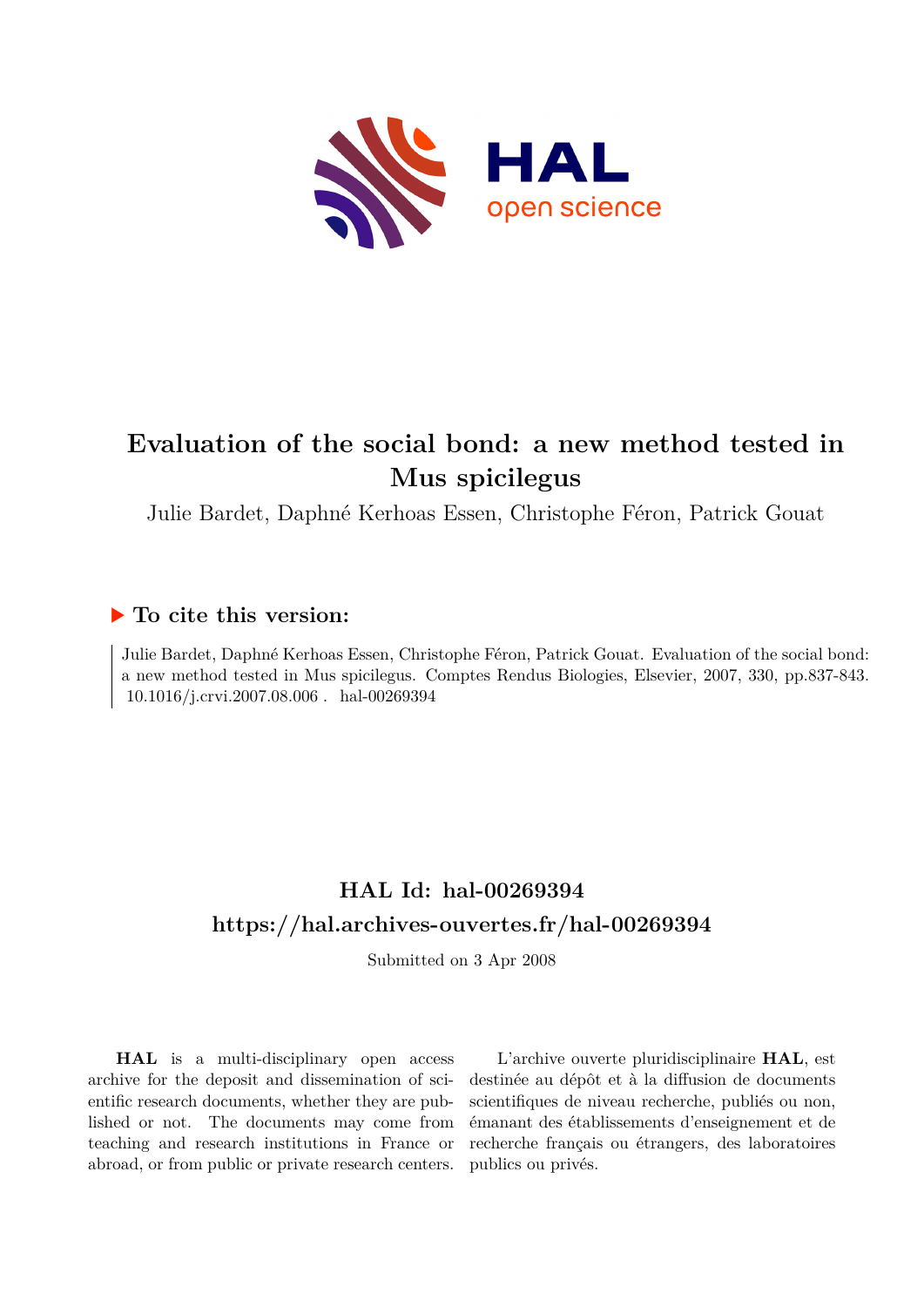#### Ethologie

### Evaluation of the social bond: a new method tested in Mus spicilegus.

Julie Bardet, Daphné Kerhoas Essen, Christophe Féron\*, Patrick Gouat

Université Paris Nord, Laboratoire d'Ethologie Expérimentale et Comparée UMR CNRS 7143, 99, avenue Jean-Baptiste Clément, 93430 Villetaneuse, France

\*Corresponding author: Tel.:  $(+33)$  (0)1 49 40 38 77 *Fax.*:  $(+33)$  (0)1 49 40 39 75 E-mail address: c feron@leec.univ-paris13.fr

#### Abstract

Innovative and fruitful studies of social bonds have been developed in recent vears, although the methods used to establish the existence of a social bond between two individuals have not evolved significantly. Two types of paradigms have been currently used: the separation-reunion paradigm which evaluates the distress caused by the disruption of the social bond, and choice paradigms which test the specificity of the bond to a given individual. We have developed a new paradigm based on the idea that the cost an individual was ready to pay in order to gain access to a conspecific depended on the strength of the social bond between the two individuals. To test our paradigm we used moundbuilding mice, Mus spicilegus that present, in both males and females, a level of tolerance which differs greatly according to the degree of familiarity between the individuals. Our new method for testing social bond revealed unsuspected differences between males and females. Our results suggested that, at least in *Mus spicilegus*, strong social bonds were not necessary to the development of a high level of tolerance between individuals.

#### Résumé

L'étude du lien social a connu des développements importants ces dernières années, bien que les méthodes utilisées pour établir l'existence d'un lien social entre deux individus n'aient que peu évoluées. Traditionnellement, deux types de paradigmes sont utilisés : le paradigme de séparation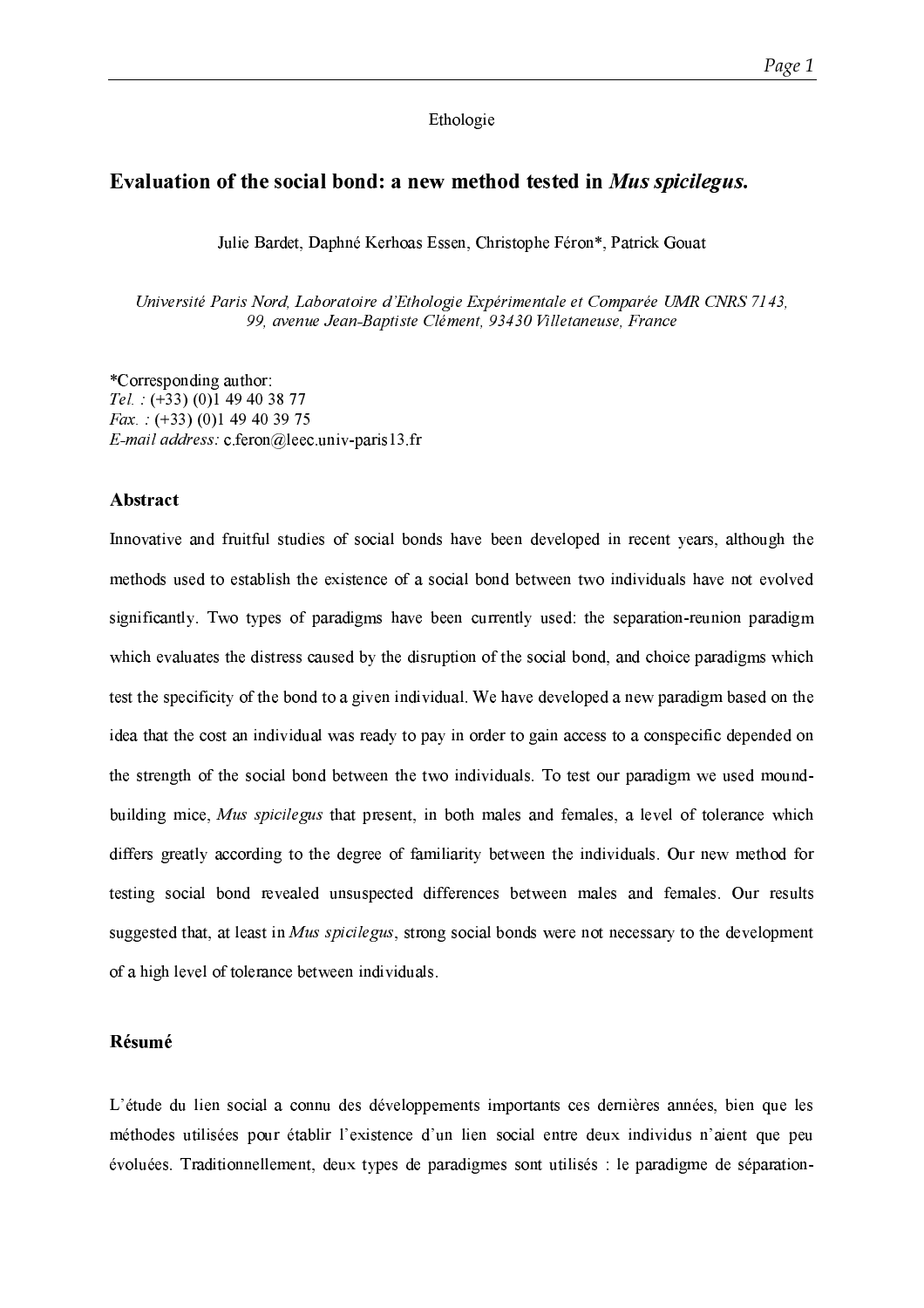réunion qui évalue le stress causé par la rupture du lien social, et les paradigmes de choix qui testent la spécificité du lien envers un individu donné. Nous avons développé un nouveau paradigme basé sur l'idée que le coût qu'un individu était prêt à payer pour accéder à un congénère dépendait de la force du lien social entre les deux individus. Pour tester notre paradigme nous avons utilisé la souris glaneuse, Mus spicilegus qui présente théorie de la demande du consommateur à la fois chez les mâles et les femelles, un niveau de tolérance qui diffère considérablement selon le degré de familiarité entre les individus. Notre nouvelle méthode pour tester le lien social a révélé des différences insoupçonnées entre les mâles et les femelles. Nos résultats suggèrent que, du moins chez Mus spicilegus, il n'est pas nécessaire que les individus entretiennent de forts liens sociaux pour que se développe un haut niveau de tolérance entre-eux.

Key-words: social bond, consumer demand theory, experimental test, Mus spicilegus.

Mots-clés : lien social, théorie de la demande du consommateur, test expérimental, Mus spicilegus.

#### 1. Introduction

Social bonds play a fundamental role in mammal societies, modulating social relationships [1, 2] and consequently social organisation [3, 4]. Recent developments in the study of the neurobiology of social attachment [5] have stimulated comparative studies and phylogenetic analyses [6-9]. Compared to the development of innovative and fruitful studies mentioned above, the methods used to establish the existence of a social bond between two individuals have not evolved significantly. Two types of paradigms have been currently used. The separation-reunion paradigm evaluates the distress caused by the disruption of the social bond. The distress is evaluated through physiological  $[8, 10, 11]$  or behavioural responses [12-15] to separation and the return to baseline level after reunion. Both types of evaluations (i.e. physiological and behavioural responses) may be combined [16-18], but they do not always give the same results [19]. The problem here is to differentiate accurately the stress produced by the separation from a given individual, which reveals the existence of a social bond, from a non-specific reaction caused by the social isolation itself. In order to test the specificity of the bond to a given individual, choice paradigms have been developed. The subject must choose between two target individuals who differ in the degree of relationship to the subject [20, 21]. To establish the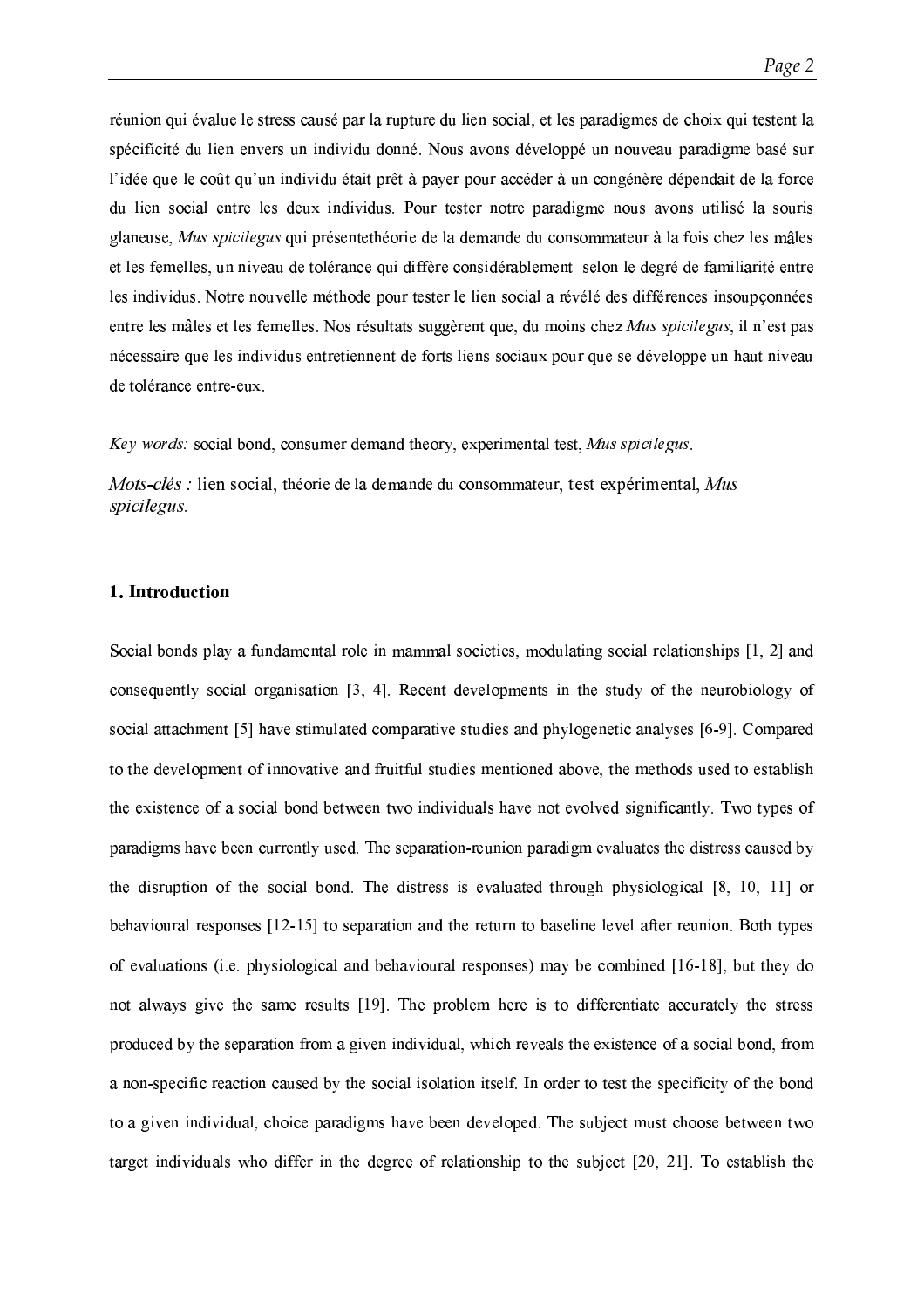preference, the times spent in proximity or in contact with each individual are compared. The problem is that a same result may be interpreted either as a true preference for a given individual suggesting a social bond, or as a repulsion for the less preferred individual. In other words, the time spent in the proximity of one of the target individuals is never really indivisible from the time spent near the other. Moreover, the interest for one of the target individuals may reflect a social bond or another social relationship such as aggressivity. Due to these various problems, some researchers have used both methods in a given study [22, 23], but the results have not always been congruent.

A paradigm based on the consumer demand theory has been developed in animal welfare studies to evaluate the importance of a resource [24, 25]. Compared to choice tests, this paradigm gives information as to what is needed by animals, and not only as to their preferences. According to Broom [26], if an animal is making much effort to obtain a resource, the reasonable assumption is that this resource may improve its well being. In a study on the welfare of laboratory mice [27], Sherwin showed that mice were ready to pay the cost of gaining access to resources, even when the resource was an unfamiliar conspecific. The paradigm we have developed is based on the idea that the cost an individual was ready to pay in order to gain access to a conspecific depended on the strength of the social bond between the two individuals.

To test our paradigm we used mound-building mice, Mus spicilegus. These mice are known by the mounds they build to overcome the cold season. Although they are restricted to a limited area, a high level of tolerance is observed in over-wintering groups composed of familiar individuals of both sexes [28]. On the contrary, dyadic encounters between unfamiliar males and between unfamiliar females are very aggressive [29]. We used this difference in tolerance between familiar and non familiar individuals to test the validity of this method. Performance of familiar males or female pairs was compared to those of non familiar pairs. According to the experiment of Sherwin [27] on laboratory mice, a corridor of shallow water was the obstacle the subject needed to cross to join the target individual. Water is a natural element, existing in the habitat of mound-building mice and crossing did not need any learning period.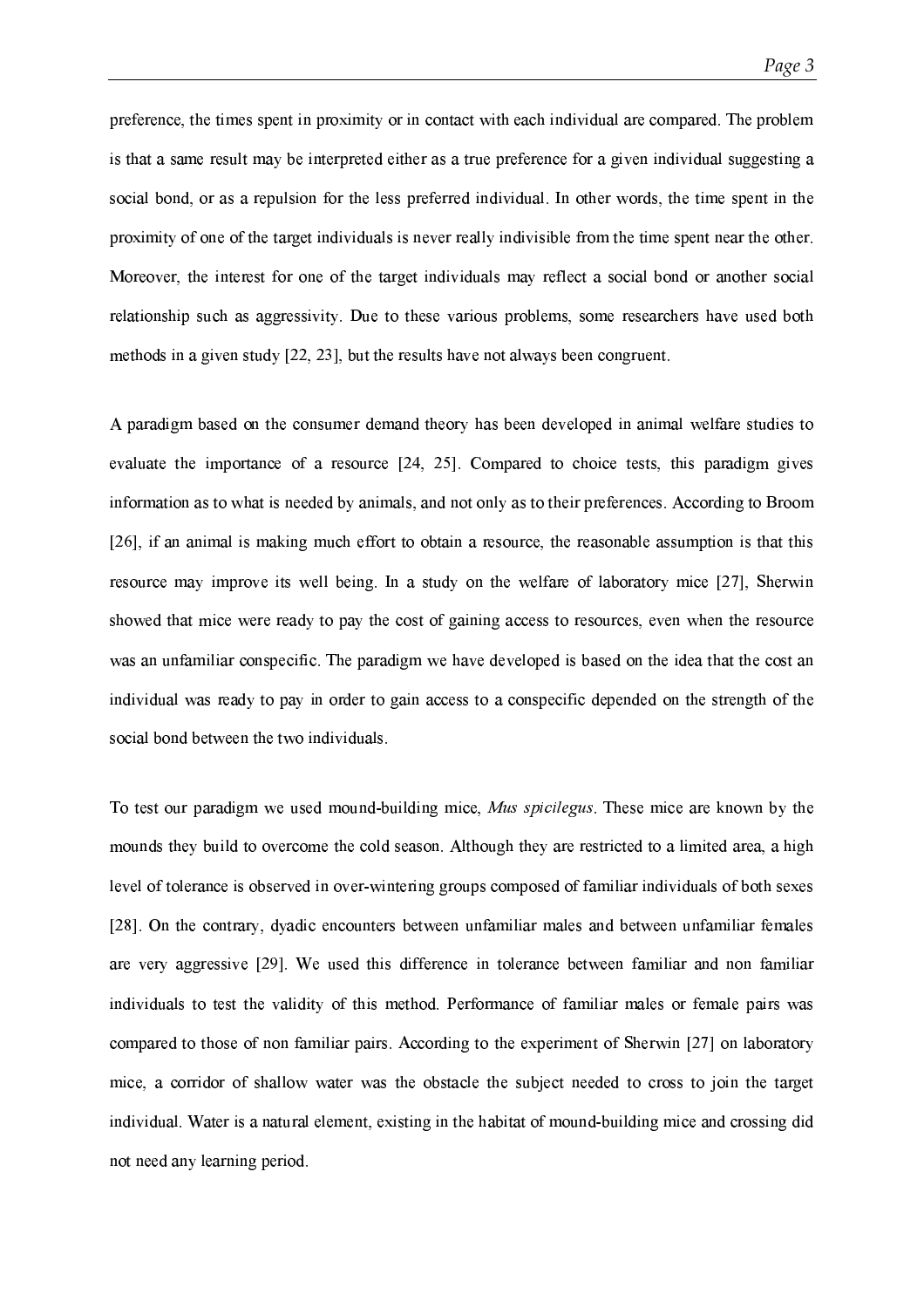#### 2. Material and Methods

#### 2.1 Subjects and housing conditions

Experimental animals were derived from a stock of 80 wild mound-building mice caught in Hungary in October 1999 and bred to the F6 generation under laboratory conditions ( $20\pm1\text{°C}$ ) with a 14:10 h light: dark cycle. The mice were housed in standard polycarbonate cages (26 x 14 cm and 16 cm high) with sawdust (Special Diet Services, Witham, Essex, U.K.) and cotton wool was provided for nesting material. Food (type M20, Special Diet Services, Witham, Essex, U.K.) and water were supplied ad libitum.

Mice were weaned at 28 days of age and housed in same-sex sibling groups from 35 days of age. A total of 30 females and 30 males were used in these experiments. Males were  $310.7 \pm 2.3$  days old and females  $314.3 \pm 1.5$  days old at the time of the experiment.

At least three days prior to the experiment, animals were placed in same-sex sibling pairs in the experimental room. Mice were identified by hair clipping.

#### 2.2 Procedures

The experimental device (figure 1) was composed of a starting box  $(26 \times 19 \text{ cm and } 9.7 \text{ cm high})$ , and of another similar box, named thereafter ending box, which contained the target animal. The ending box was divided into two compartments by a partition with a one-way door so the target individual could not exit from its compartment. The two boxes were separated by a 40cm long corridor which may be filled with water. To establish contact with the target individual, the subject must exit the starting box, cross the corridor, and enter the second box. A small hole (0.1 cm in diameter) was made in the one-way door so that the subject could smell inside the second compartment. Both male and female mound-building mice are able to identify the chemical signature of a conspecific [30-32]. To avoid mixing odours, mice were manipulated with gloves washed between each manipulation. The experimental device was in polycarbonate; between each experiment it was washed with dissolved Cleansinald (Johnson Diversey Company), and thereafter rinsed with clear water.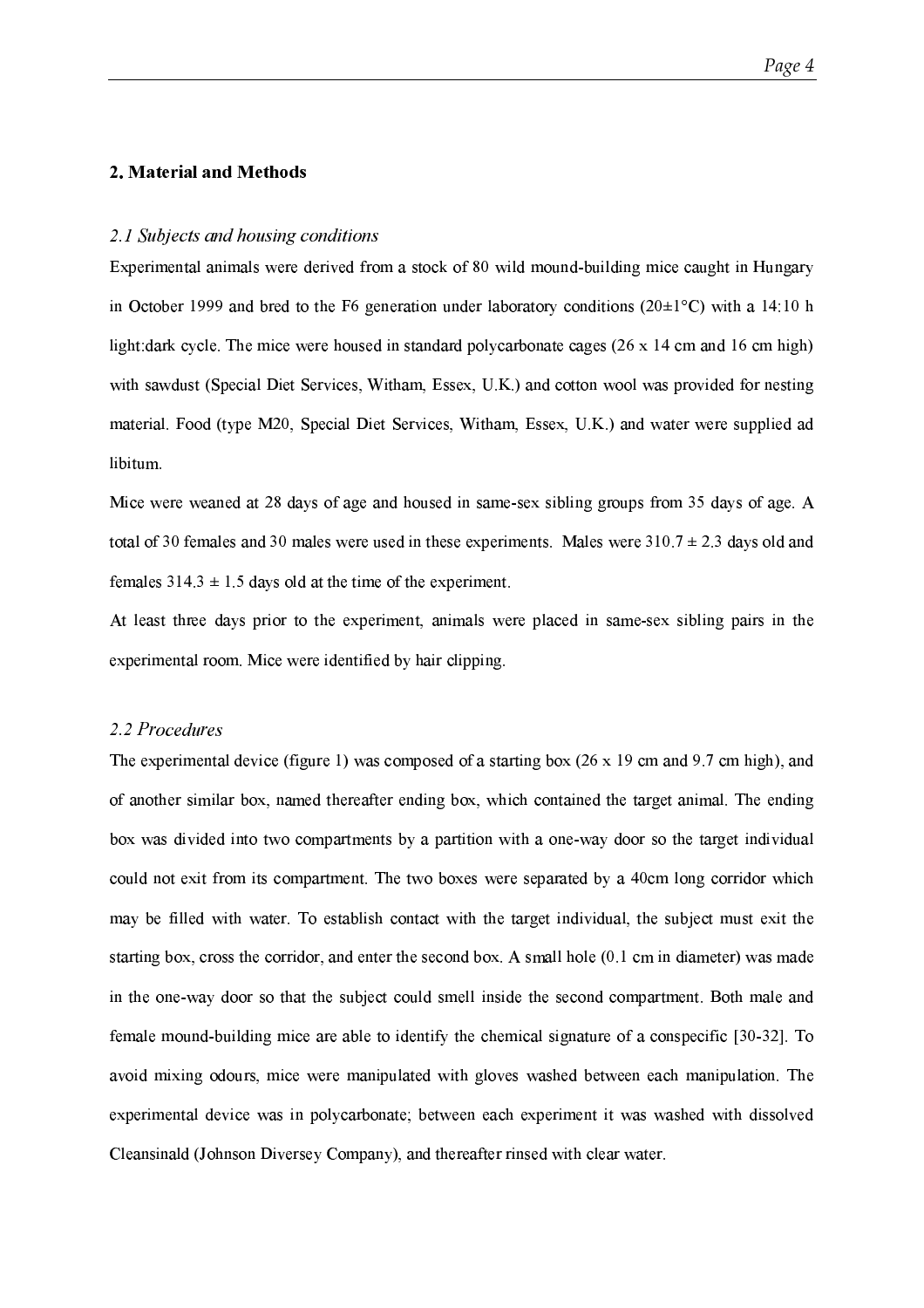Prior to testing each individual of a pair was isolated (from 1h to 4.5h) in a clean cage provided with sawdust and cotton wool. Previous studies revealed that social isolation of animals originating from same-sex sibling groups promoted affiliative behaviour during reunion and that in both sexes no differences for separation periods lasting from one to four hours were observed (data not shown).

A test encompassed two successive stages: a familiarization stage (without water) and an experimental stage (with water). At the end of the isolation period, a polycarbonate shelter box with bedding material was placed in the cage of the target animal. When the target mouse was inside the shelter box, it was placed in its compartment of the ending box. The same procedure was used to transfer the subject to the starting box but the shelter box was maintained closed by a tap for a 10 min period. Then the tap was removed and the subject was free to explore the experimental device. The familiarization stage gave the subject the opportunity to discover that the target animal may be reached by crossing the corridor. The corridor was water-free and the subject had only to explore it to find the ending box. The familiarization stage ended when the subject reached the ending box and sniffed through the hole or after ten minutes after release whichever occurred first. During this stage the oneway door was maintained closed to avoid any confrontation with the target mouse which might have influenced the second stage of the test. At the end of the familiarization stage, the subject was closed in its shelter box until the corridor was filled with 1000 cm<sup>3</sup> of warm water so that the mouse needed to swim in order to cross the corridor. The subject was then released and was free to move in the experimental device. This experimental phase lasted for a maximum of 10 min or ended when the subject reached the target mouse whichever occurred first.

For each sex, three groups of six subjects each were formed: in the familiar group (F) the subject and the target were from the same pair, in the non-familiar group (NF) the subject and the target mouse originated from different pairs; in the solitary group (S) no target animal was placed in the ending box. In the F and NF groups, one of the mice served as a subject and the other as a target individual. In the S group, mice were used only as subjects. Both animals of a given pair were used in only one experiment. In the NF group, combinations between the origin of the target and of the subject were never duplicated.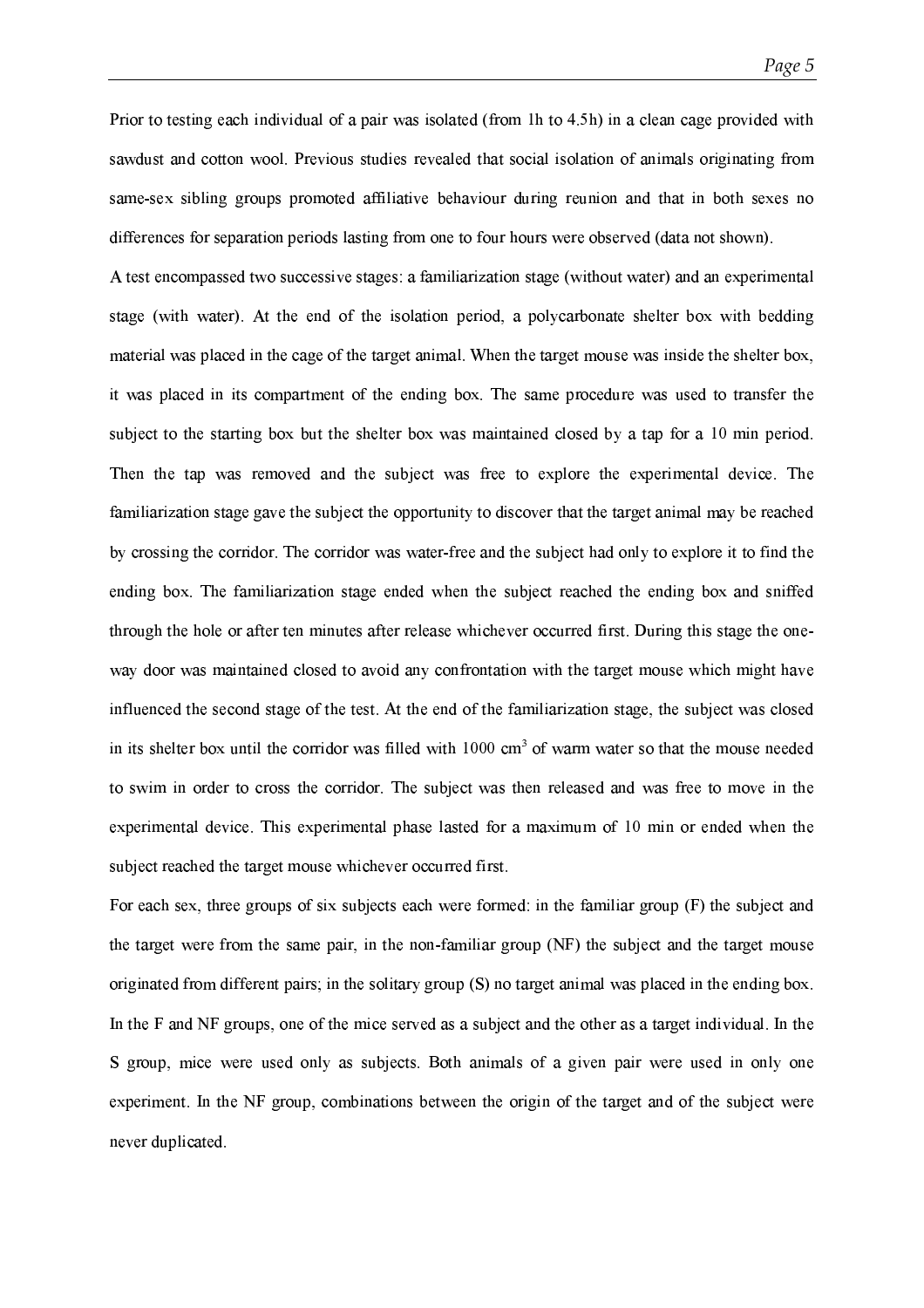Each experimental day, two subjects of each of the three experimental groups were tested. Female groups were tested during the first three days of experimentation; the male groups were tested during the next three days.

#### 2.3 Data analysis

Three variables were measured from video recordings: the latency of the first entry inside the corridor, the latency of the first entry inside the ending box, the number of attempts before the first entry inside the corridor.

We considered an attempt to occur when a mouse passed the nose or the fore-body into the corridor and retreated without diving into the water.

Latency was measured from the releasing of the subject at the beginning of each phase. When the subject did not enter into a given part of the device, its score corresponded to the maximum duration of the phase.

Due to the size of the samples  $(6< N < 18)$ , we used non parametric tests with exact procedures [33]. Statistical analyses were performed on StatXact (Cytel Software Corporation, Cambridge, Ma, U.S.A.). Tests were two tailed; and data were expressed as mean  $\pm$  SEM.

To test the relevance of the water as an obstacle, we compared the results between the familiarization and the experimental stages by using a permutation test for paired samples. This test gives the exact probability of a distribution as extreme or more extreme as the observed distribution. To compare the proportion of animals entering into the different parts of the device we used a test of  $\Box^2$ .

To compare the different experimental groups we made a general analysis on the three groups using an ANOVA on general scores, followed by pair by pair comparisons using permutation tests for independent samples. We used the Bonferroni sequential procedure to correct for type I error due to repeated comparisons [34].

#### 2.4 Ethical note

The experiments complied with the current laws of France (authorisation 93-0033 for CF; authorisation 93-006 for PG, Laboratory approval from the Prefecture of Seine Saint Denis,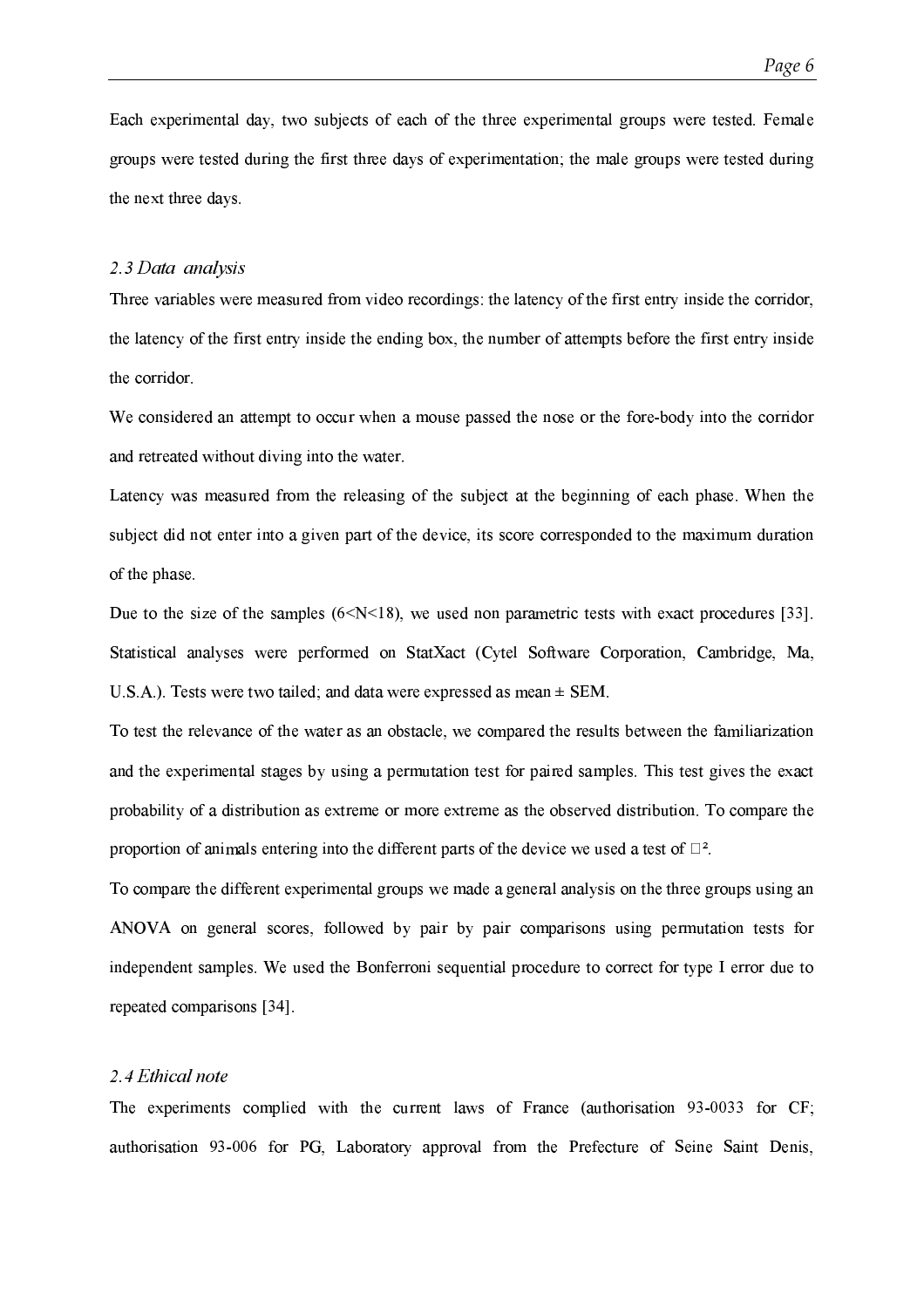prefectorial decree 02-2651), and adhered to the Association for the Study of Animal Behaviour/Animal Behaviour Society Guidelines for the Use of Animals in Research.

#### 3. Results

#### 3.1 Comparison between the familiarization and the experimental stages

Most mice entered into the corridor when it was without water, only one female refused to exit the starting box before the end of the 10-min period. When the corridor was filled with water, the number of animals entering the corridor decreased significantly (12/18 for males,  $\chi^2 = 7.20$ ,  $P = 0.019$ ; 10/18 for females,  $\chi^2$  = 7.26,  $P = 0.018$ ).

In males and females, latency to the first entry inside the corridor increased significantly when water was present (males:  $80.2 \pm 15.6$ s without water and  $295.2 \pm 57.4$ s with water,  $P = 0.0007$ ; females: 194.1 ± 40.4s without water and 394.5 ± 50.9s with water,  $P = 0.0093$ ). Whereas mice entered the corridor directly during the familiarization stage, they displayed numerous attempts before the first entry into the corridor whenever it was filled with water (males:  $10.3\pm 2.3$ ; females:  $8.8 \pm 1.7$ s,  $P \le$ 0.0001 in both sexes). The mice that never entered into the corridor filled with water displayed more attempts than those entering the corridor (respectively for males:  $22.0 \pm 2.5$ , N = 6 and  $4.5 \pm 1.3$ , N = 12;  $P = 0.0001$ ; respectively for females: 12.4.0 ± 2.7, N = 8 and 5.9 ± 1.7, N = 10;  $P = 0.0578$ ).

Whether or not the corridor was filled with water mice of both sexes were able to cross the corridor in 1 to 4s. Nevertheless their behaviour after the first entry inside the corridor varied greatly. When no water was in the corridor, males explored the corridor and even returned to the starting box before they reached the ending box for the first time. When the corridor was filled with water, the males entering inside the corridor crossed the corridor directly and the difference between the latency of the first entry inside the corridor and the latency of first entry in the ending box decreased drastically (without water)  $158.2 \pm 35.3$ s, N = 18; with water:  $10.7 \pm 7.0$ s, N = 12; P = 0.0005, N = 12). In females, no significant difference was observed between the two phases (without water:  $112.5 \pm 22.2$ s, N = 15; with water:  $120.6 \pm 53.4$ s, N = 9; P = 0.5938, N = 8), and females tended to explore the corridor in a similar manner whatever the phase.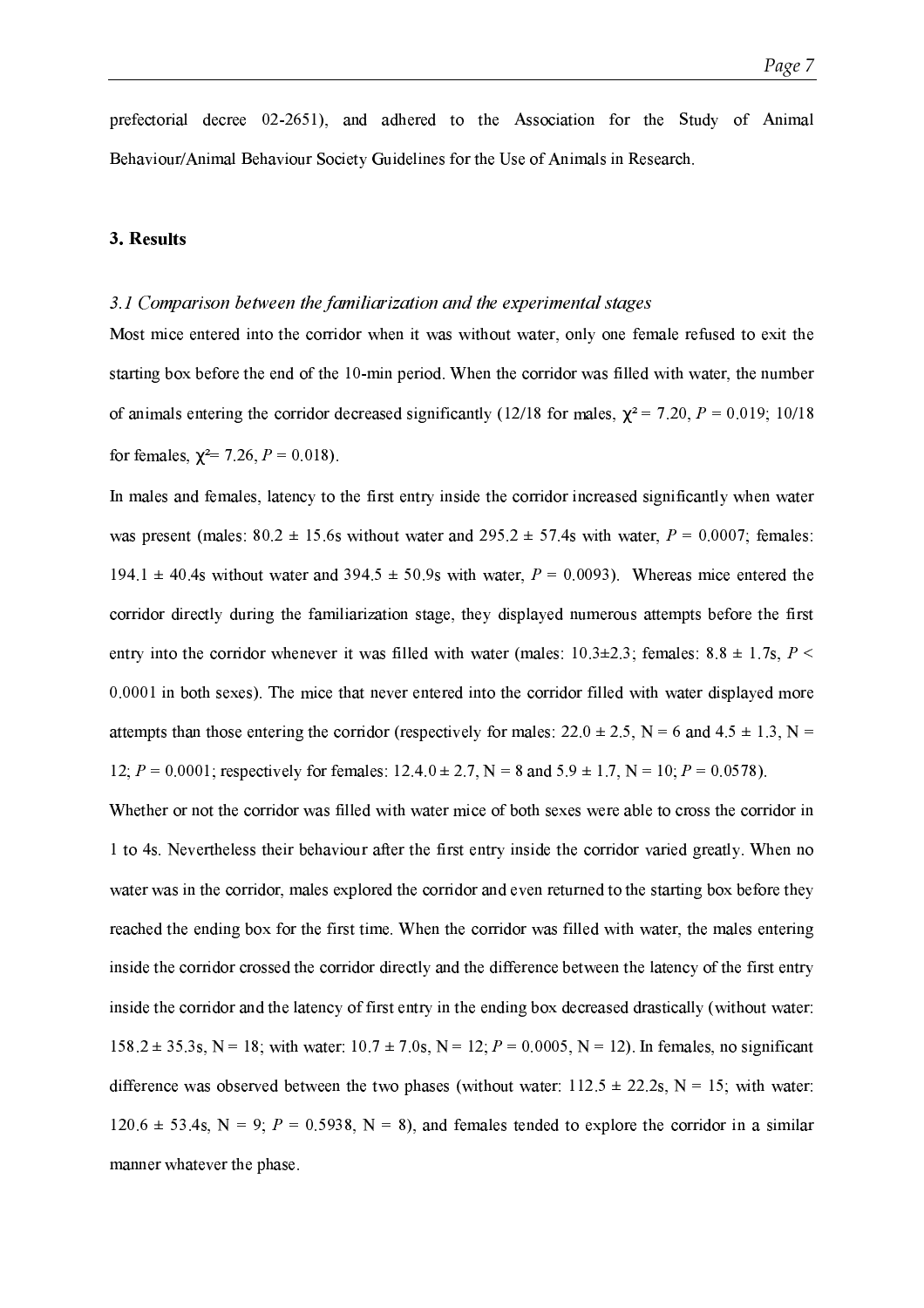As a result, the effect on the latency to the first entrance in the ending box was similar to the latency to the first entry inside the corridor although less pronounced (males:  $283.3 \pm 40.7$ s without water and  $302.3 \pm 56.4$  s with water,  $P = 0.0222$ ; females: 314.1  $\pm$  39.8s without water and 451.2  $\pm$  44.9s with water,  $P = 0.0107$ ). For this reason the latency to the first entry inside the corridor was the only latency result presented in the comparisons between the experimental groups.

#### 3.2 Comparisons between the experimental groups

#### 3.2.1 Males

As shown in Figure 2, the three groups did not differ in their latency to enter into the corridor during the familiarization phase (ANOVA,  $P = 0.3033$ ). When water was present, the three groups differed significantly (ANOVA,  $P = 0.0179$ ). Latency was the shortest in the S group and longest in the NF group. The difference between these two groups was significant ( $P = 0.0216$ ). The latency only tended to be shorter in the F group than in the NF group ( $P = 0.0671$ ) and there was no significant difference between the F and S group ( $P = 0.4848$ ).

The number of attempts before the first entry inside the corridor showed similar variations between the groups. It was maximum in the NF group (19.0  $\pm$  4.0), minimum in the S group (4.2  $\pm$  1.5), and intermediate in the F group (7.8  $\pm$  3.4). The overall comparison was significant (ANOVA, P = 0.0139), but only the difference between the NF and S groups reached significance ( $P = 0.0108$ ).

#### 3.2.2 Females

Contrary to males, groups differed in their latency to enter into the corridor during the familiarization phase (ANOVA,  $P = 0.0462$ ) (Figure 3). The pair by pair comparisons revealed a significant difference between the F and NF groups ( $P = 0.0087$ ), the other differences were not significant (P > 0.13). When water was present the differences disappeared and the three groups no longer differed (ANOVA,  $P = 0.7282$ ). This change was mainly due to the increase of the number of animals not entering inside the corridor. This increase affected the groups in a similar manner (two to three animals /6 in each group).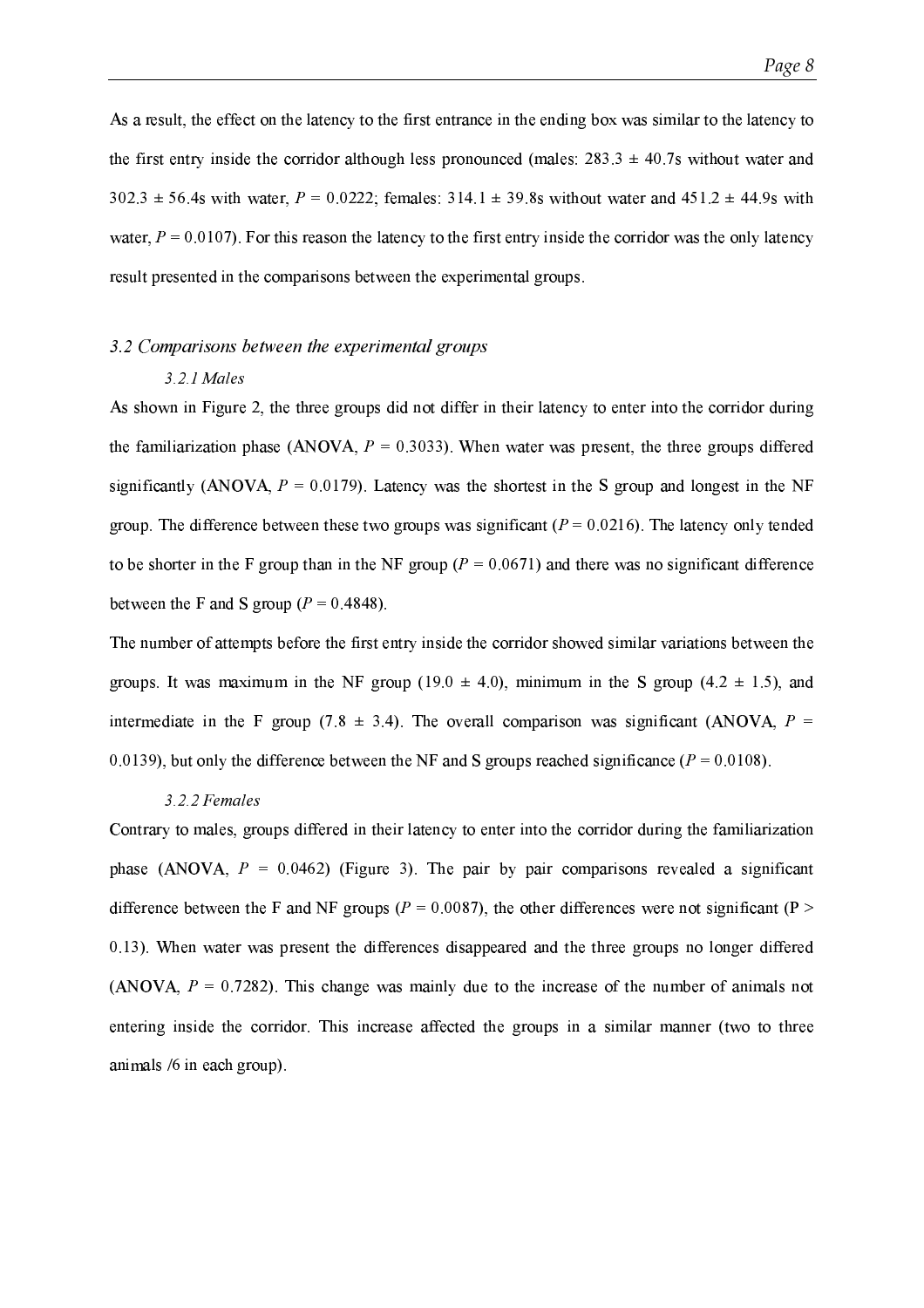#### 4. Discussion

We hypothesized that adding water in the corridor will constitute an obstacle for the mice. In both sexes the latency to enter into the corridor increased between the two stages, and mice made numerous attempts before entering the corridor only when it was filled with water. The number of mice crossing the corridor decreased from the familiarization to the experimental stage. However, water filling did not constitute the only difference between the two stages. In the experimental stage, mice had already experienced the device in the preceding stage. This first stage may have reduced the motivation of the mice to explore once again the device. Actually, males reduced the time spent inside the corridor when it was filled with water; nevertheless, this reduction seems to have been more easily explained by the unpleasant aspect of locomotion in water than by a decrease in motivation. In females, the situation was different. Once a female had entered in the corridor filled with water, she tended to behave in a similar manner as during the familiarization stage. The females remained in the corridor for a relatively long period (circa two minutes). For females, the difficulty was to enter into the water rather than to stay in it. As a consequence, we concluded that water was an obstacle to the mice in our paradigm, and our results agree with those of Sherwin in laboratory mice [27].

The aim of our protocol was to evaluate the motivation of the subject individual to cross an obstacle in order to reach the target individual. We hypothesized the social motivation of mice to differ according to their degree of familiarity with the target individuals. According to preceding experiments [28, 29], we expected that both males and females would display greater social motivation to join a familiar than an unfamiliar target animal. Actually, our results revealed unexpected differences between males and females.

In males, the three experimental groups did not differ during the familiarization phase but were differentiated during the experimental phase: the obstacle (i.e. water) clearly revealed differences of social motivation between the subjects. The subjects of the NF group behaved in a different manner compared to the others. Only one male entered into the corridor, and the number of attempts was the highest of the three groups. Amazingly, subjects from the S group were the fastest to enter into the corridor filled with water and displayed fewer attempts before they dived into the water. The males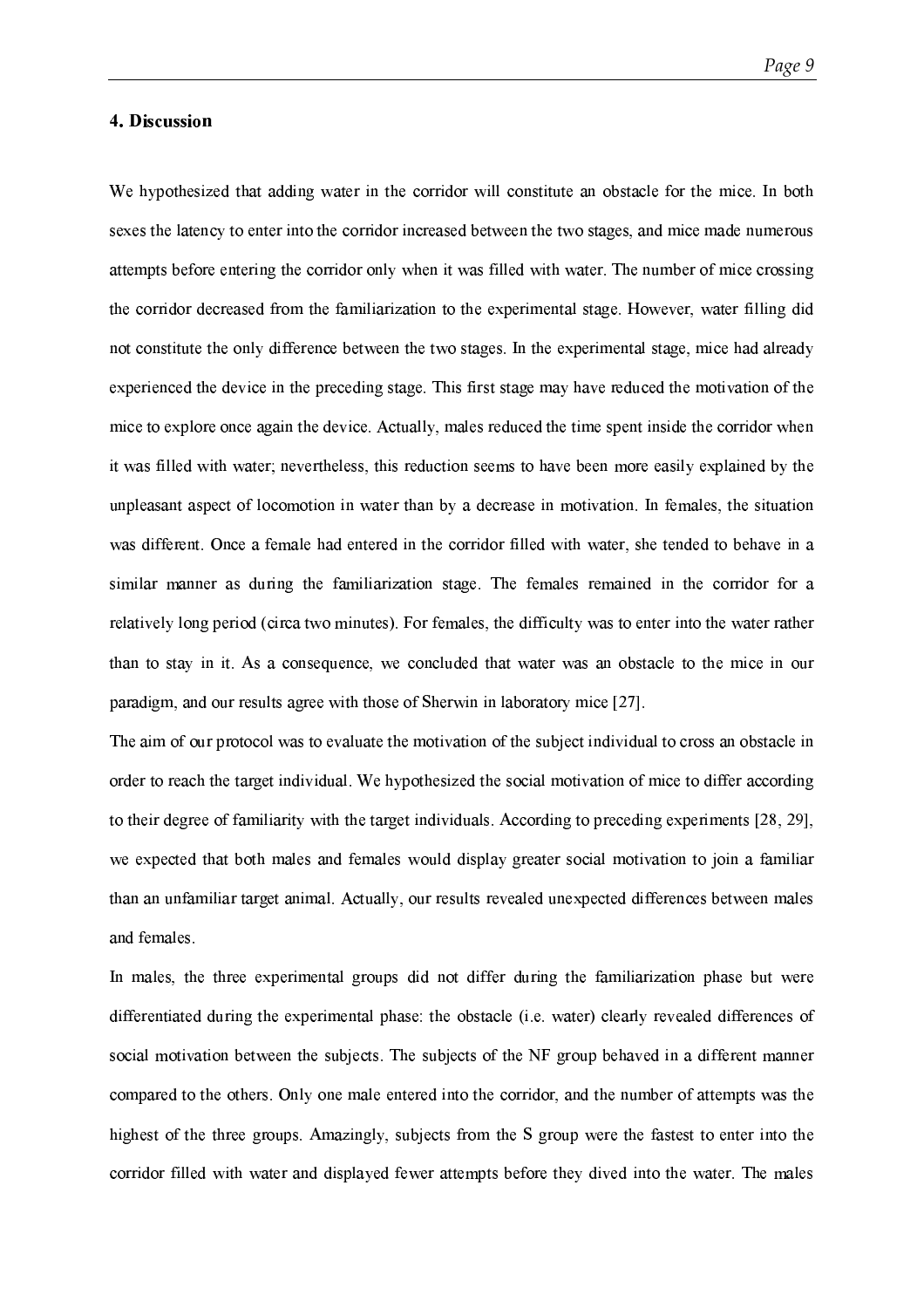from the F group behaved in a similar manner. Males did not seem to be more motivated to join a familiar individual than to explore the device itself. Discrimination between groups was characterized more by avoiding an unknown conspecific rather than by reaching a familiar individual.

The three experimental groups of females already differed during the familiarization phase. The subjects of the F group entered the corridor more rapidly than the female subjects of the

NF group, the S group was intermediate. We have no clear explanation for these differences. It is unlikely that the female subjects perceived the nature of the target female before entering the ending box. As a consequence, females of the three groups should not differ in their motivation to explore and to reach the ending box. Moreover, if the differences observed during the familiarization period were linked to the nature of the target females, then one might have expected that in the experimental stage, this difference should at least remain at the same level or should have increased. This was not the case. The difference of motivation to explore or to reach the target female did not withstand the obstacle of water. During the experimental stage, most females refused to enter the water, and those who entered seemed to have no problem staying in the water. They explored the corridor as much as during the familiarization phase. Our conclusion is that, in both stages, females were more interested in the exploration of the device than in the nature and in the presence of a target female in the ending box. This test was based on the idea that the strength of a social bond could be evaluated by the cost an individual was ready to pay in order to gain access to a conspecific. Our results revealed a difference between sexes, whereas we predicted that mice of both sexes should be ready to pay more to gain

These differences between the sexes may be interpreted if we consider the social organisation of this species. In this monogamous species, associations between adult females are scarce and have been described in the field, mainly when there is a shortage of males [35-37]. According to Komers and Brotherton [38], mammal females of monogamous species tend to disperse more in order to

access to a familiar than to an unfamiliar conspecific. According to our hypothesis, males were more

ready to pay for gaining access to familiar males, and avoided unfamiliar males. In females, despite

what may be assumed when tested without the obstacle (water), social bond was not stronger in

familiar than in unfamiliar females. Females were not ready to pay for their access to another female.

even a familiar one.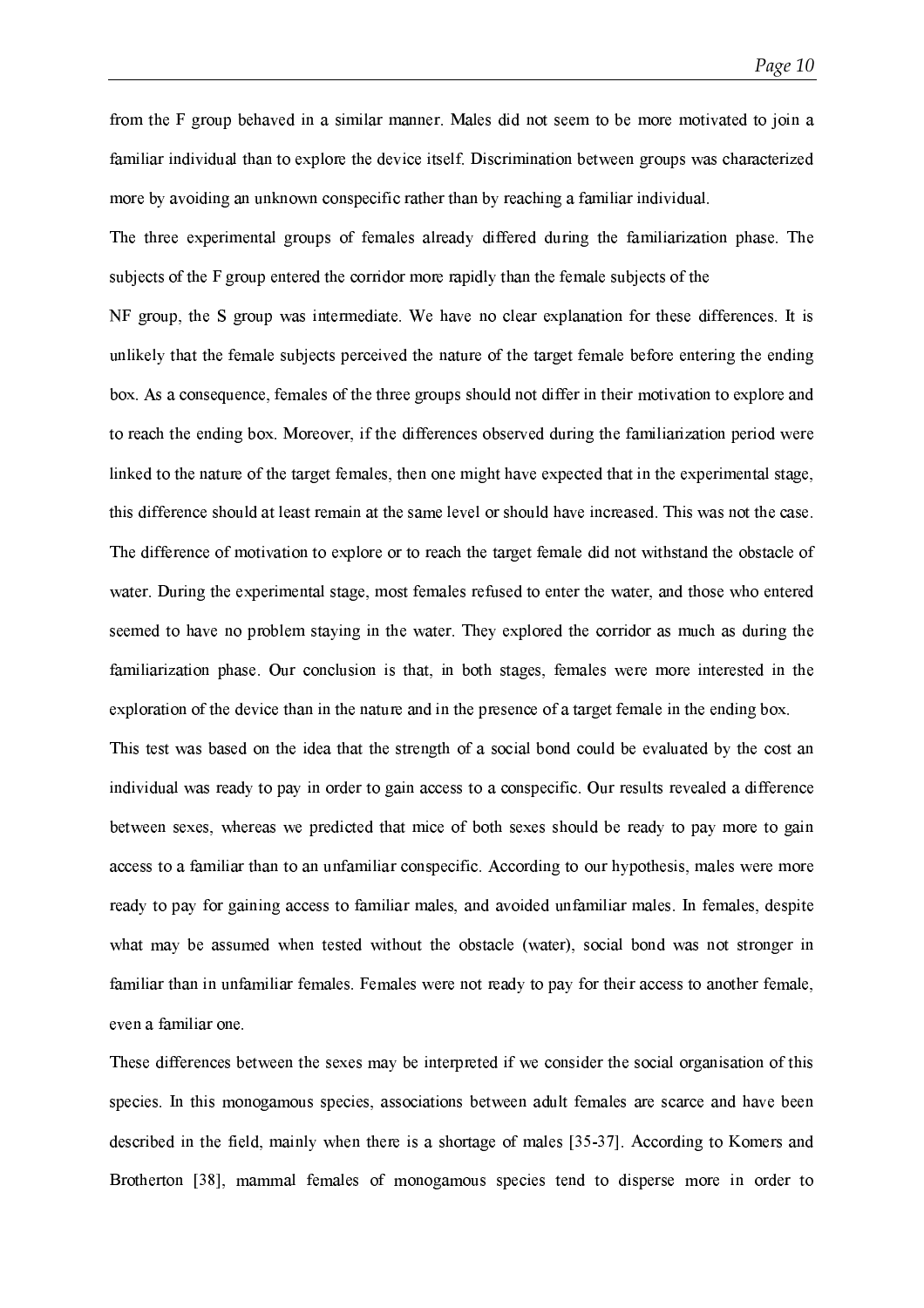monopolize sufficient resources to succeed in their reproduction. Contrary to the polygynous house mouse, mound-building mouse females display a very low level of tolerance which prevents female associations [29]. Association between females, even during reproduction seems to be possible only between familiar females, and even in this case, their reproductive success is impaired by polygyny [39]. Adult males present a low level of tolerance between unfamiliar individuals [29], but, contrary to house mouse males, never develop a hierarchy. In our breeding stock, males from a same litter can be maintained together over a period exceeding six months with no aggression observed. Spatial associations between males, moreover, have been described in the field [36]. The results of the present experiment tended to confirm these behavioural and field data. Our study showed that, although male and female mound-building mice were able to display a high level of tolerance between familiar individuals as observed in over-wintering groups [28], they did not develop a strong social attraction between each other. Moreover, our experimental paradigm suggested strongly that, at least in Mus spicilegus, strong social bonds are not necessary to the development of a high level of tolerance between individuals

#### **References**

- K. Broad, J. Curley, E. Keverne, Mother-infant bonding and the evolution of  $[1]$ mammalian social relationships, Philos. Trans. R. Soc.B: Biol. Sci. 361 (1476) (2006) 2199-2214.
- $\lceil 2 \rceil$ N. Sachser, Of domestic and wild Guinea pigs: Studies in sociophysiology, domestication, and social evolution. Naturwissenschaften 85(7) (1998) 307-317.
- D. Cubicciotti III, W.A. Mason, Comparative studies of social behavior in Callicebus  $[3]$ and Saimiri: male-female emotional attachments. Behav. Biol. 16(2) (1976) 185-197.
- A.C. DeVries, M. B. DeVries, S. Taymans, C. S. Carter, Modulation of pair bonding  $[4]$ in female prairie voles *(Microtus ochrogaster)* by corticosterone, Proc. Ntl Acad, Sci. USA 92 (1995) 7744-7748.
- L.J. Young, M. M. Lim, B. Gingrich, T. R. Insel, Cellular mechanisms of social  $\lceil 5 \rceil$ attachment. Horm. Behav. 40(2) (2001) 133-138.
- $[6]$ C.S. Carter, Neuroendocrine perspective on social attachment and love. Psychoneuroendocrinology 23(8) (1998) 779-818.
- R.C. Fraley, C.C. Brumbaugh, M.J. Marks, The evolution and function of adult  $[7]$ attachment: a comparative and phylogenetic analysis. Journal of Personality and Social Psychology 89(5) (2005) 731-46.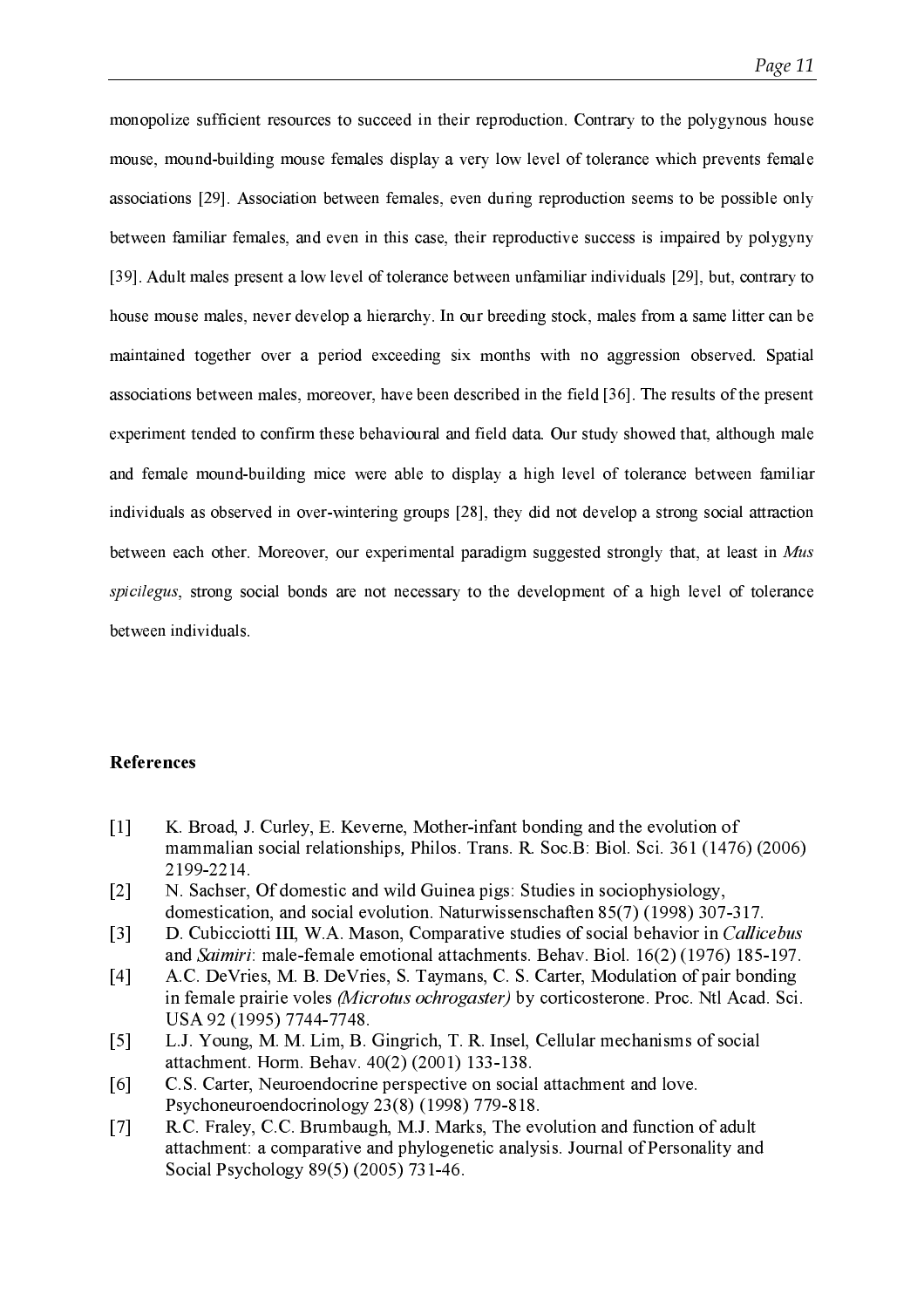- J.K. Rilling, J. T. Winslow, D. O' Brien, D. A. Gutman, J. M. Hoffman, C. D. Kilts,  $\lceil 8 \rceil$ Neural correlates of maternal separation in rhesus monkeys. Biol. Psychiatry 49(2)  $(2001)$  146-157
- $[9]$ R.E. Shepherd, J.A. French, Comparative analysis of sociality in lion tamarins (Leontopithecus rosalia) and marmosets (Callithrix kuhli): responses to separation from long-term pairmates. J. Comp. Psychol.  $113(1)$  (1999) 24-32.
- $[10]$ M.B. Hennessy, J. Weinberg, Adrenocortical activity during conditions of brief social separation in preweaning rats. Behav. Neural Biol. 54(1) (1990) 42-55.
- $[11]$ L.B. Martin II, et al., Prolonged separation delays wound healing in monogamous California mice, Peromyscus californicus, but not in polygynous white-footed mice, P. *leucopus*. Physiol. Behav. 87(5) (2006) 837-841.
- $[12]$ F.C. Flower, D.M. Weary, Effects of early separation on the dairy cow and calf: 2. Separation at 1 day and 2 weeks after birth. App. Anim. Behav. Sci. 70(4) (2001) 275-284.
- $[13]$ T.F. Pettijohn, Attachment and separation distress in the infant guinea pig. Dev. Psychobiol. 12 (1979) 73-81.
- C.A. Hendrie, N.J. Starkey, Pair-bond disruption in Mongolian gerbils: effects on  $[14]$ subsequent social behaviour. Physiol. Behav. 63(5) (1998) 895-901.
- N.J. Starkey, C.A. Hendrie, Disruption of pairs produces pair-bond disruption in male  $[15]$ but not female Mongolian gerbils. Physiol. Behav. 65(3 (1998) 497-503.
- A. Boissy, P. Le Neindre, Behavioral, cardiac and cortisol responses to brief peer  $\lceil 16 \rceil$ separation and reunion in cattle. Physiol. Behav. 61(5) (1997) 693-699.
- G. Byrne, S.J. Suomi, Social separation in infant Cebus apella: patterns of behavioral  $[17]$ and cortisol response. Int. J. Dev. Neurosci. 17(3) (1999) 265-274.
- $[18]$ M. L. Terranova, F. Cirulli, G. Laviola, Behavioral and hormonal effects of partner familiarity in periadolescent rat pairs upon novelty exposure. Psychoneuroendocrinology 24(6) (1999) 639-656.
- $[19]$ F. Cirulli, M.L. Terranova, G. Laviola, Affiliation in periadolescent rats: Behavioral and corticosterone response to social reunion with familiar or unfamiliar partners. Pharmacol. Biochem. Behav. 54(1) (1996) 99-105.
- $[20]$ K.J. Parker, T.M. Lee, Female meadow voles (Microtus pennsylvanicus) demonstrate same-sex partner preferences. J. Comp. Psychol. 117(3) (2003) 283-289.
- J.R. Williams, K.C. Catania, C.S. Carter, Development of partner preferences in  $[21]$ female prairie voles *(Microtus ochrogaster)*: The role of social and sexual experience. Horm Behav. 26(3) (1992) 339-349.
- $[22]$ X. Boivin, R. Nowak, A.T. Garcia, The presence of the dam affects the efficiency of gentling and feeding on the early establishment of the stockperson-lamb relationship. App. Anim. Behav. Sci. 72(2) (2001) 89-103.
- $[23]$ G. Faerevik, M.B. Jensen, K.E. Boe, Dairy calves social preferences and the significance of a companion animal during separation from the group. App. Anim. Behav. Sci. 99(3-4) (2006) 205-221.
- M.S. Dawkins, Battery hens name their price: Consumer demand theory and the  $[24]$ measurement of ethological `needs'. Anim. Behav. 31(4) (1983) 1195-1205.
- M.C. Appleby, Life in a variable world: Behaviour, welfare and environmental design.  $\lceil 25 \rceil$ App. Anim. Behav. Sci. 54(1) (1997) 1-19.
- $[26]$ D.M. Broom, The scientific assessment of animal welfare. App. Anim. Behav. Sci. 20(1-2) (1988) 5-19.
- C.M. Sherwin, Laboratory mice persist in gaining access to resources: a method of  $[27]$ assessing the importance of environmental features. App. Anim. Behav. Sci. 48(3-4)  $(1996)$  203-213.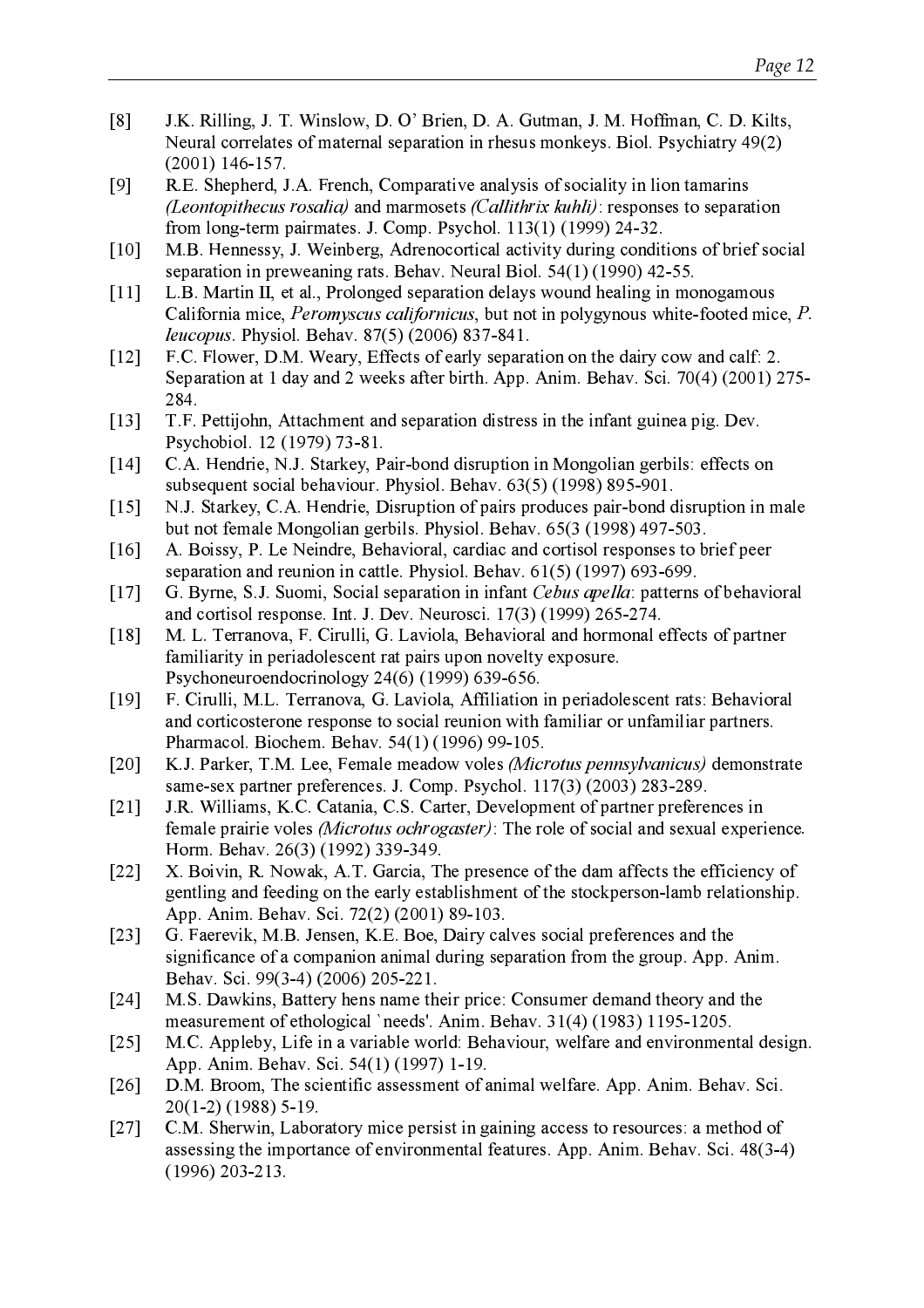- P. Gouat, C. Féron, S. Demouron, Seasonal reproduction and delayed sexual maturity  $\lceil 28 \rceil$ in mound-building mice Mus spicilegus. Reprod., Fertil. Dev. 15(3) (2003) 187-195.
- $[29]$ B. Patris, P. Gouat, C. Jacquot, N. Christophe, C. Baudoin, Agonistic and sociable behaviors in the mound-building mice, Mus spicilegus: a comparative study with Mus musculus domesticus. Aggressive Behav. 28(1) (2002) 75-84.
- $[30]$ P. Gouat, B. Patris, C. Lalande, Conspecific and heterospecific behavioural discrimination of individual odours by mound-building mice. C. R. Acad. Sci., Ser III 321 (1998) 571-575.
- $[31]$ S. Maslak, P. Gouat, Short-term contact elicits heterospecific behavioral discrimination of individual odors in mound-building mice Mus spicilegus. J. Comp. Psychol. 116(4) (2002) 357-362.
- $[32]$ D. Colombelli-Négrel, P. Gouat, Male and female mound-building mice, Mus spicilegus, discriminate dietary and individual odours of conspecifics. Anim. Behay.  $72(3)$  (2006) 577-583.
- R. Mundry, J. Fischer, Use of statistical programs for nonparametric tests of small  $[33]$ samples often leads to incorrect P values: examples from Animal Behaviour. Anim. Behav. 56(1) (1998) 256-259.
- S. Holm, A simple sequentially rejective multiple test procedure. Scandinavian J.  $[34]$ Statist. 6 (1979) 65-70.
- P. Gouat, K. Katona, C. Poteaux, Is the socio-spatial distribution of mound-building  $[35]$ mice, Mus spicilegus, compatible with a monogamous mating system? Mammalia  $67(1)$  (2003) 15-24.
- $[36]$ D. Simeonovska-Nikolova, Spatial organization of the mound-building mouse Mus spicilegus in the region of northern Bulgaria. Acta zool. Sin. 53(1) (2007) 22-28.
- D. Simeonovska-Nikolova, S. Gerasimov, Seasonal changes of some population  $[37]$ characteristics of Mus spicilegus Petenyi in North Bulgaria. Acta Zool. Bulg. 52(2)  $(2000)$  81-90.
- $[38]$ P.E. Komers, P.N.M. Brotherton, Female space use is the best predictor of monogamy in mammals. Proc. R. Soc. Lond., Ser. B 264 (1997) 1261-1270.
- P. Gouat, C. Féron, Deficit in reproduction in polygynously mated females of the  $[39]$ monogamous mound-building mouse Mus spicilegus. Reprod., Fertil. Dev. 17(6)  $(2005)$  617-623.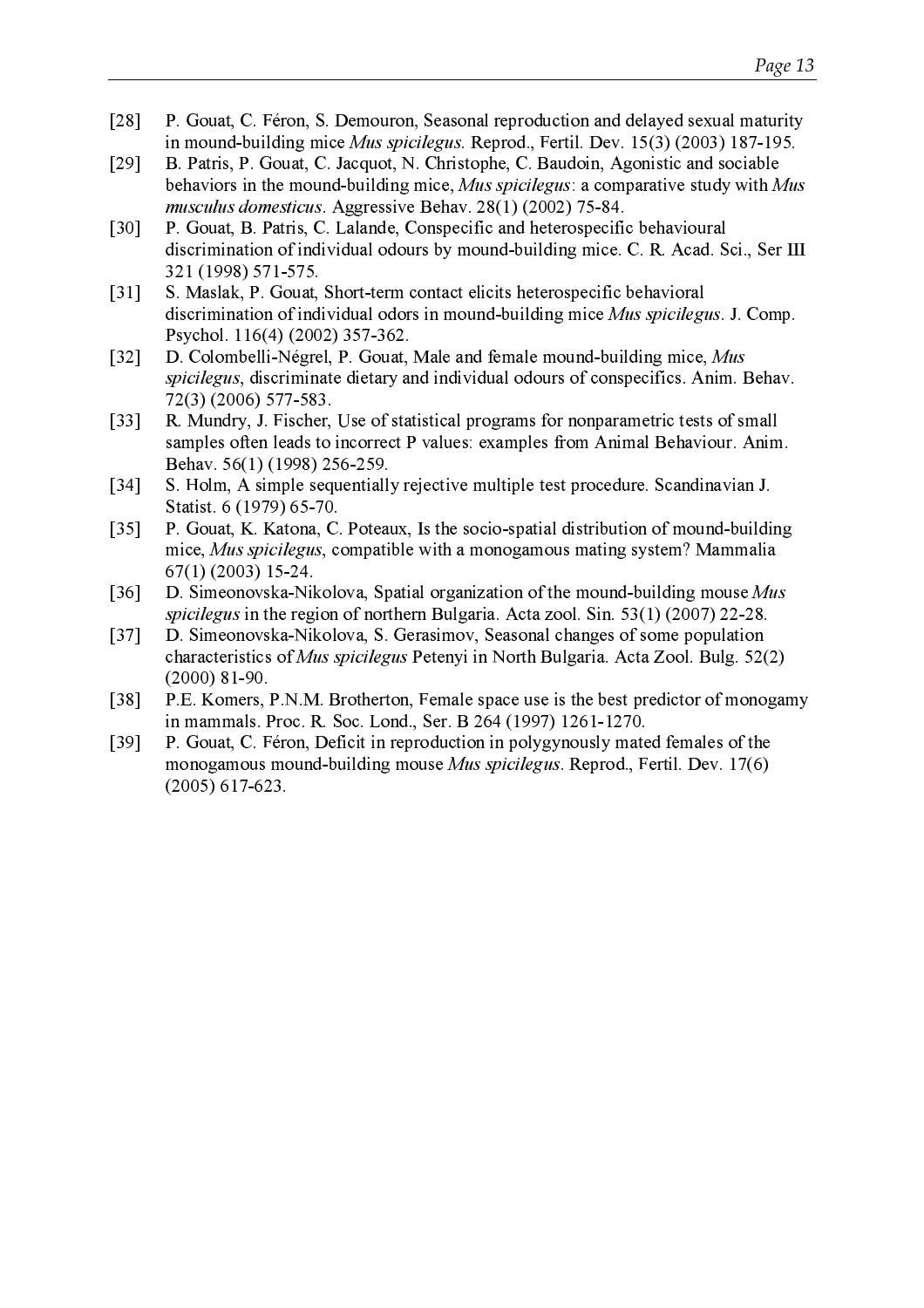--- water level